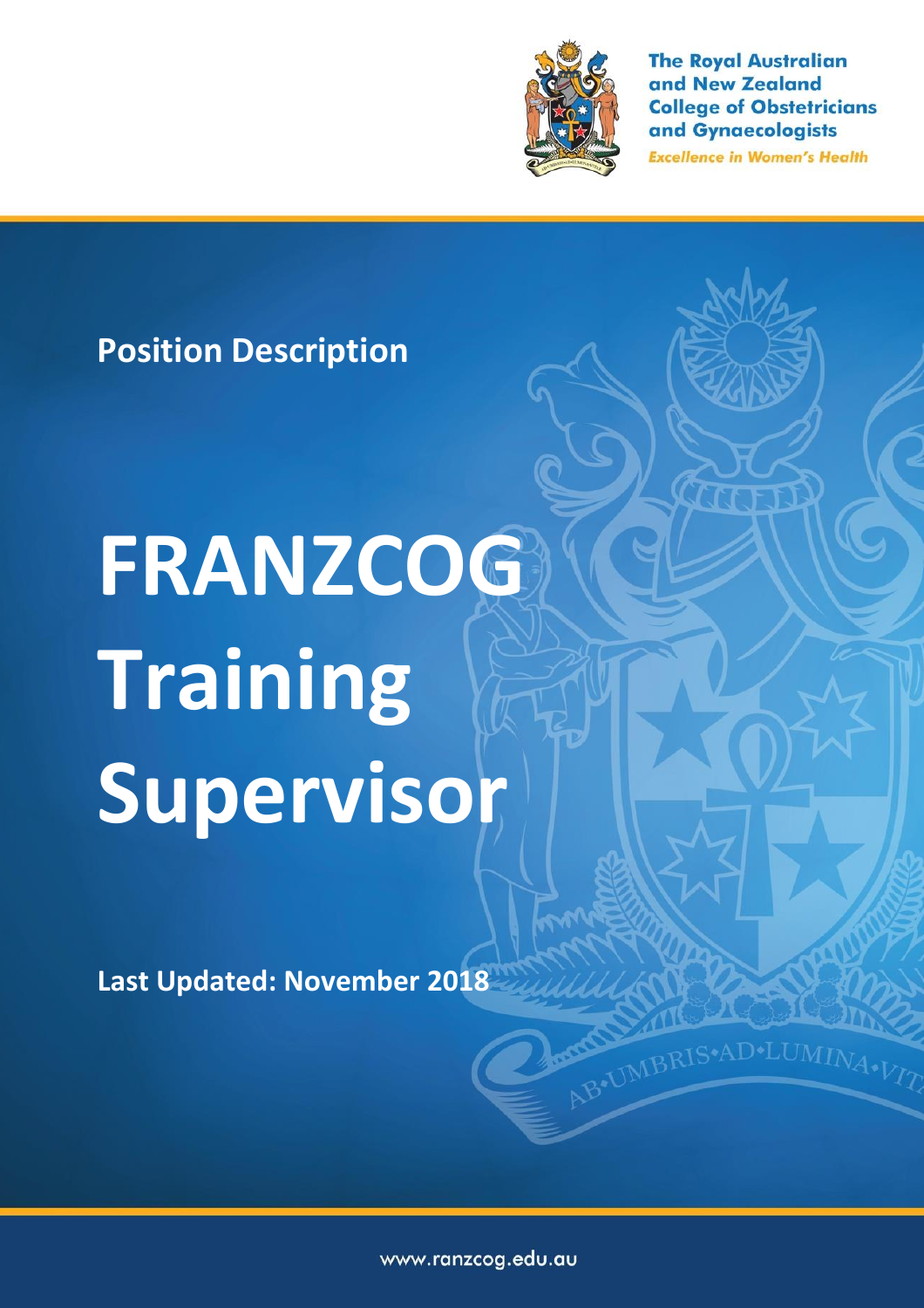

## **Position title**

FRANZCOG Training Supervisor

### **Primary purpose of the position/The role**

The purpose of the Training Supervisor is to promote the development of trainees' clinical, educational and personal development through encouragement, guidance and support. The focus of the supervisor is to monitor the quality of workplace learning by ensuring quality teaching and assessment of trainee performance in accordance with personal goals and program requirements.

#### **Organisational environment/The team**

The Training Supervisor works closely with The College, the Integrated Training Program (ITP) coordinator, and the workplace including managers, consultants, registrars and the trainees. The team at the College includes but is not limited to the Education and Training Program and more specifically, the Training Support Unit (TSU).

#### **Role and Responsibilities**

#### *Workplace culture/safe workplace*

- Contribute to a positive workplace culture sensitive to the values of the workplace, the College and the specific needs of trainees.
- Ensure trainees are orientated to the workplace including key personnel, clinical areas and the expectations of the training program.
- Liaise with Head of Department/Director of O&G to ensure rosters are made to maximize access to protected teaching time, registrar meetings, perinatal mortality/morbidity sessions, and ultrasound experience and specialty clinics.
- Monitor completion of organisational credentialing and/or competencies as required by trainees.
- Monitor trainee well-being and refer to confidential support networks as provided by the College, for example the TSU, the organisation, and/or external if indicated.
- Ensure support from on-call consultants is available after hours.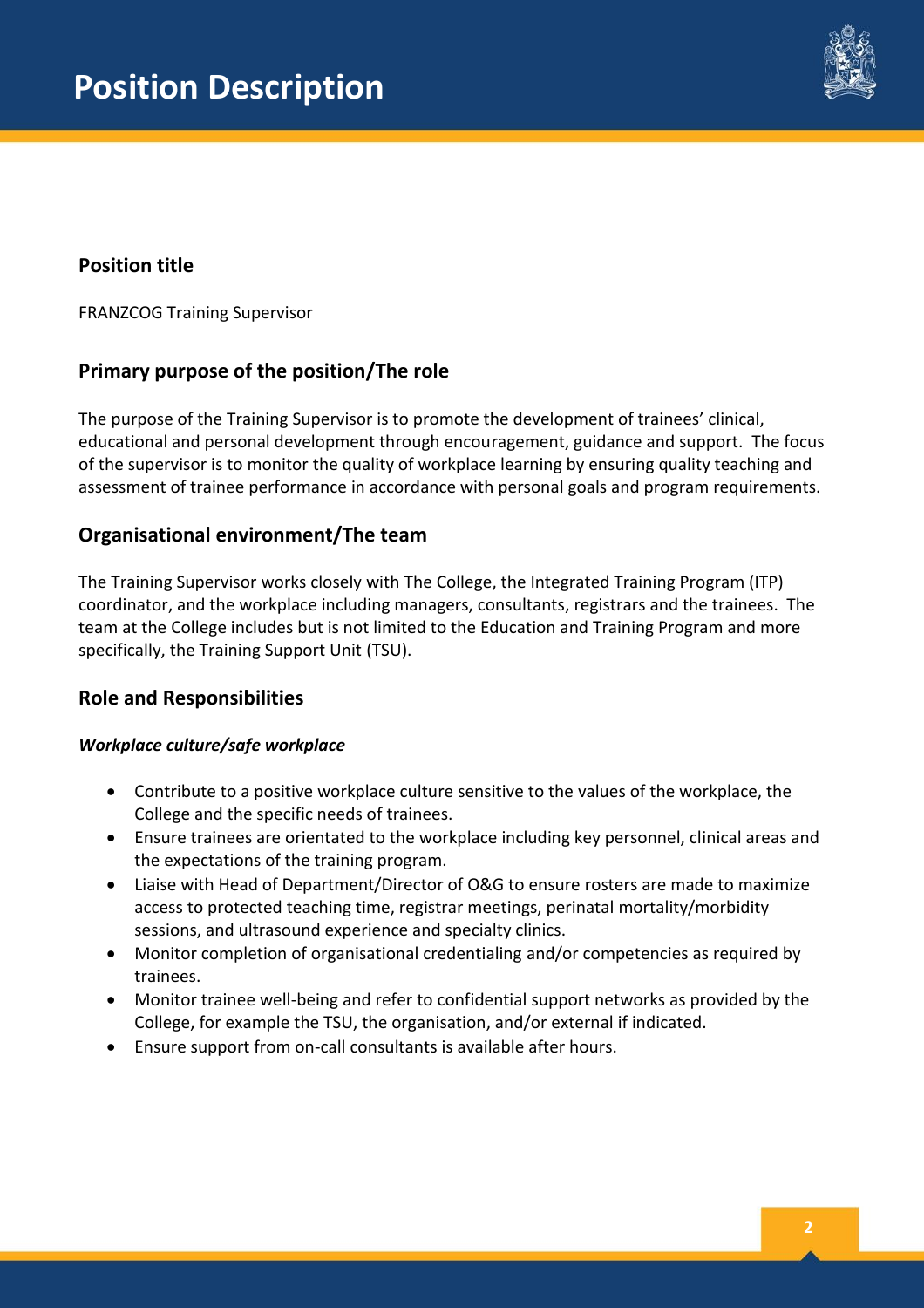

#### *Teaching and learning/Supervising trainees*

- Meet with trainees initially to discuss expectations, learning needs and goals. Regular meetings thereafter are required to discuss and give feedback on issues arising, performance and progress.
- Optimise learning opportunities such as ward rounds, outpatient clinics (including specialist clinics such as fertility, menopause, colposcopy etc), mortality/morbidity meetings, as well as in traditional 'bedside' and surgical areas.
- Endeavour to provide direct supervision to trainees (by the supervisor directly or by another consultant) during their performance of new procedures (or procedures in a new setting), and those assessed as requiring additional support i.e. complicated procedures, those assessed as requiring significant input during the Assessment of Procedural and Surgical Skills (APSS).
- Contribute to the hospital O&G education program.

#### *Teaching and learning/FRANZCOG specific*

- Familiarise self with the following FRANZCOG documents:
	- o Handbooks
	- o Curriculum
	- o Regulations
	- o Accreditation Standards & Guidelines for Hospitals in the FRANZCOG Training Program
- Three-monthly formative appraisals.
	- o Complete online requirements (supervisor comments and declaration)
	- o Meet with trainee to provide feedback.
- Six-monthly summative assessments.
	- o Initiate 'Consultant Assessment of Trainee' via the online system
	- o Summarise Consultant assessments and submit.
	- o Finalise the assessment by reviewing the logbook, Assessment of Procedural & Surgical Skills (APSS) and other activities, and complete the declaration.
	- o Meet with the trainee to provide feedback.
- Recommend additional training and/or assessments for trainees with particular training needs (i.e. communication skills, Multi-Source feedback) and assist them with same.
- Develop learning development plans (LDP) in consultation with trainees for whom a sixmonthly assessment was assed as 'Referred for review to a regional/NZ TA committee.'